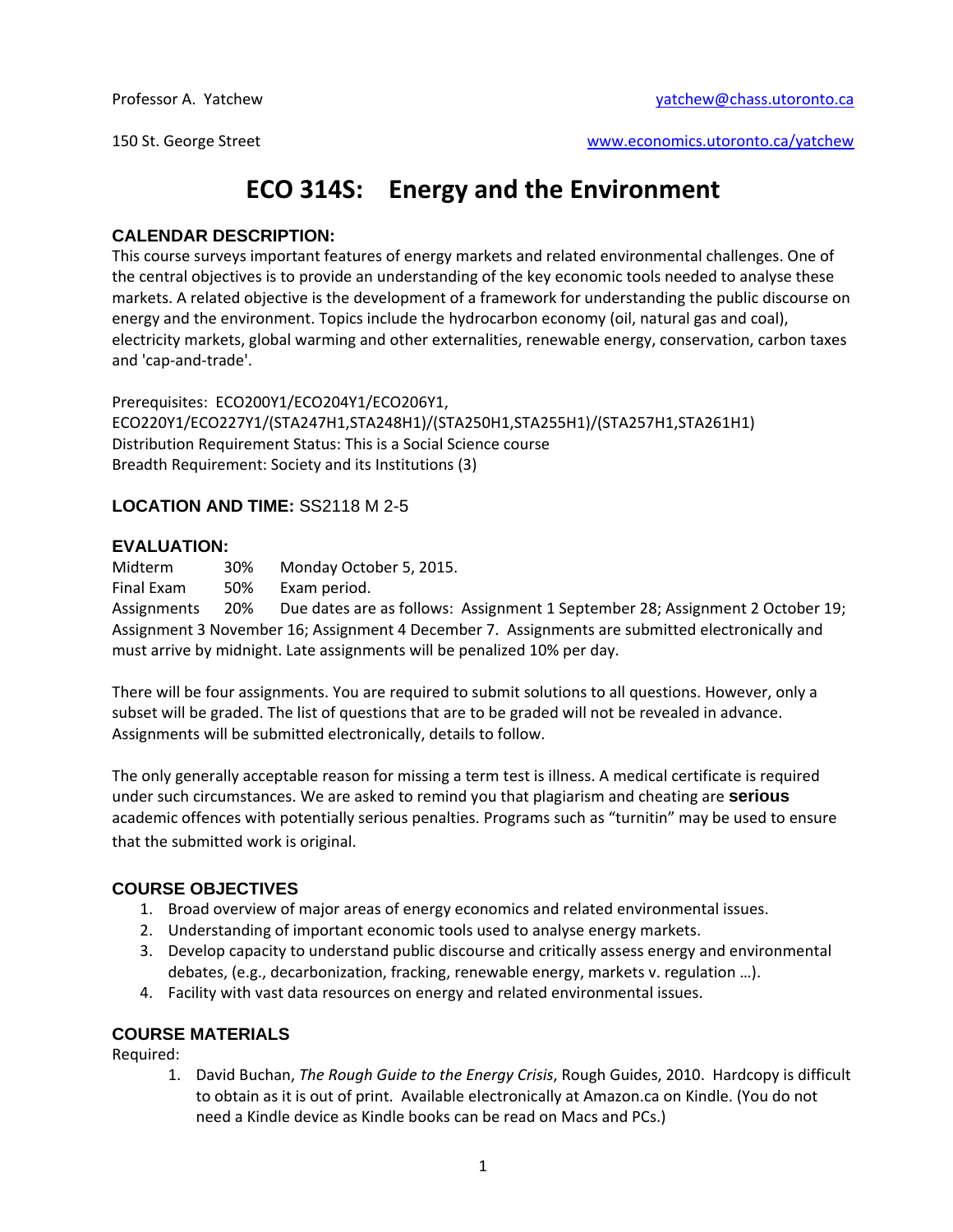2. Richard Muller, *Energy for Future Presidents*, Norton, 2012. Hardcopy and Kindle versions available.

Additional References:

- 1. Daniel Yergin, *The Quest*, The Penguin Press, 2011. Hardcopy and Kindle versions available.
- 2. Joseph Dukert, *Energy*, Greenwood Press, 2009.
- 3. Carol Dahl, *International Energy Markets*, PennWell, 2004.

# **LECTURE TOPICS**

- 1. Background and Introduction
	- a. Buchan, Part 1: Leaving the Comfort Zone.
	- b. Muller, Part I, Ch. 1 Fukushima, Ch. 2 The Gulf Oil Spill.
	- c. Muller, Part IV What is Energy?
	- d. Lawrence Livermore Laboratories, energy and carbon flow charts https://energy.llnl.gov/
	- e. Yatchew, A. 2014: "Economics of Energy: Big Ideas for the Non-Economist", Energy Research and Social Science, available on-line March 15 2014, http://dx.doi.org/10.1016/j.erss.2014.03.004
- 2. Milestones in Energy History
	- a. Smil, Vaclav "World History and Energy" in *Encyclopedia of Energy*, Volume 6, 2004 Elsevier Inc. Available electronically through University of Toronto Libraries.
- 3. Economic Tools: Theory and Empirical Analysis.

Refer to your texts in microeconomics to review the following subject areas: supply/demand analysis; consumer and producer theory; industry structures – monopoly, oligopoly, monopolistic competition, perfect competition; game theory; externalities; public goods; taxes and deadweight loss; regulation and competition policy. See in particular: Competition Bureau Merger Enforcement Guidelines http://www.competitionbureau.gc.ca/eic/site/cbbc.nsf/eng/01245.html#part2

- 4. Environmental Issues
	- a. Muller, Part I, Ch. 3 Global Warming and Climate Change.
	- b. Economists' Voice, The Berkeley Economic Press.
		- i. Stiglitz, J. 2006, "A New Agenda for Global Warming"
		- ii. Arrow, K. 2007, "Global Climate Change: A Challenge to Policy"
		- iii. Schelling, T. 2007, "Climate Change: The Uncertainties, the Certainties, and What They Imply About Action"
	- c. Socolow, R. and S. Pacala
		- i. "A Plan to Keep Carbon in Check", Scientific American, pp. 50-57. September 2006.
		- ii. "Stabilization Wedges: Solving the Climate Problem for the Next 50 Years with Current Technologies", Science, Vol. 305, pp. 968-72, 2004.
	- d. Her Majesty's Treasury, Stern Review on the Economics of Climate Change, 2006, Executive Summary.
	- e. Sixteen Concerned Scientists, "No Need to Panic About Global Warming", *Wall Street Journal*, Op-Ed, January 27 2012. William Nordhaus (response) "Why the Global Warming Skeptics Are Wrong", *New York Review of Books*, March 22 2012. Cohen et al. and Nordhaus response, "In the Climate Casino: An Exchange", *New York Review of Books*,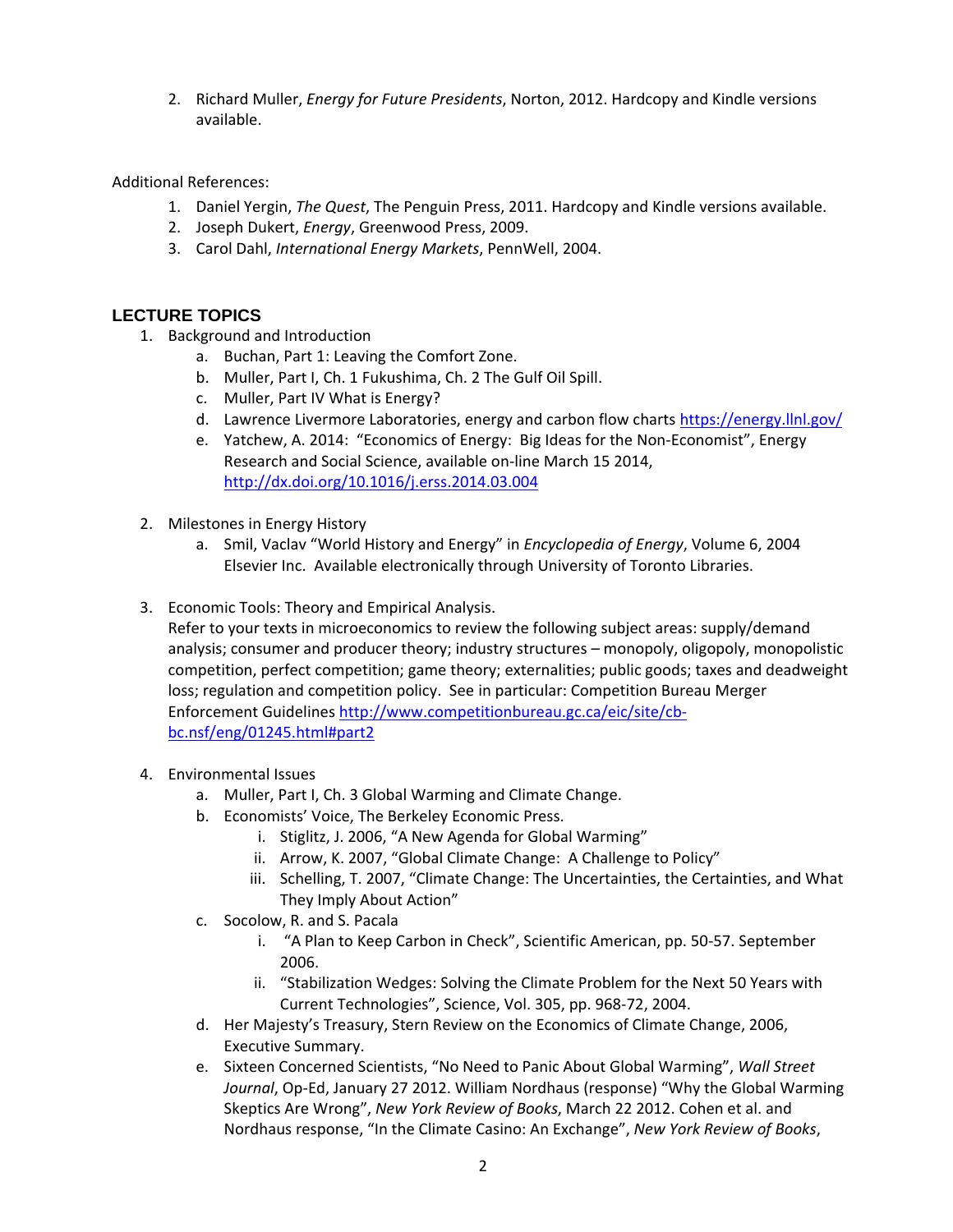April 26 2012. Fred Singer, "The Climate Contrarians", *New York Review of Books*, August 16 2012.

- f. Bill McKibben, Global Warming's Terrifying New Math, *Rolling Stone*, July 19, 2012.
- 5. Renewables, Alternative Energy and Conservation
	- a. Buchan, Part 2, Renewables, Wind power, Solar energy, Water, Biomass and biofuels, Hydrogen;
	- b. Muller, Part II, Ch. 7, Energy Productivity.
	- c. Muller, Part III, Ch. 8 Solar Surge, Ch. 9 Wind, Ch. 10 energy Storage, Ch. 11 The Coming Explosion of Nuclear Power, Ch. 13 Biofuels, Ch. 15 Alternative Alternatives: Hydrogen, Geothermal, Tidal and Wave Power.
	- d. Government of Ontario, Green Energy and Green Economy Act, 2009, http://www.ontla.on.ca/web/bills/bills\_detail.do?BillID=2145
	- e. Yatchew, A. and A. Baziliauskas 2011: "Ontario Feed-In Tariff Programs", Energy Policy, 39, 3885-3893.
	- f. Green, R. and A. Yatchew 2012: "Support Schemes for Renewable Energy: An Economic Analysis", Economics of Energy & Environmental Policy, 1, 83-98.

#### 6. Oil

- a. Buchan, Part 2, Oil; Part 3, From the Seven Sisters to the NOCs.
- b. Muller, Part II, Ch. 5 Liquid energy Security, Ch. 6 Shale Oil.
- c. Muller Part III, Ch. 14 Synfuels and high-Tech Fossil Fuels.
- 7. Natural Gas
	- a. Buchan, Part 2, Gas.
	- b. Muller, Part II, Ch. 4 The Natural Gas Windfall
	- c. The Future of Natural Gas. An Inter-disciplinary MIT Study, 2011, http://web.mit.edu/mitei/research/studies/naturalgas.html
	- d. Understanding Canadian Shale Gas http://www.neb-one.gc.ca/clfnsi/rnrgynfmtn/nrgyrprt/ntrlgs/prmrndrstndngshlgs2009/ prmrndrstndngshlgs2009nrgbrf-eng.html
- 8. Coal
	- a. Buchan, Part 2, Coal.
	- b. *The Future of Coal. An Inter-disciplinary MIT Study*, 2007, http://web.mit.edu/mitei/research/studies/coal.shtml
- 9. Electricity
	- a. Buchan, Part 2, Nuclear Power, Extending the Electrons.
	- b. Muller, Part III, Ch. 16 Electric Automobiles.
	- c. The Future of the Electricity Grid: An Interdisciplinary MIT Study, 2011, http://web.mit.edu/mitei/research/studies/the-electric-grid-2011.shtml
- 10. Politics, Finance and the Energy Future
	- a. Buchan, Part 3, Utilities, Energy and Money, Part 4, Part 5.
	- b. Muller, Part V Advice for Future Presidents.